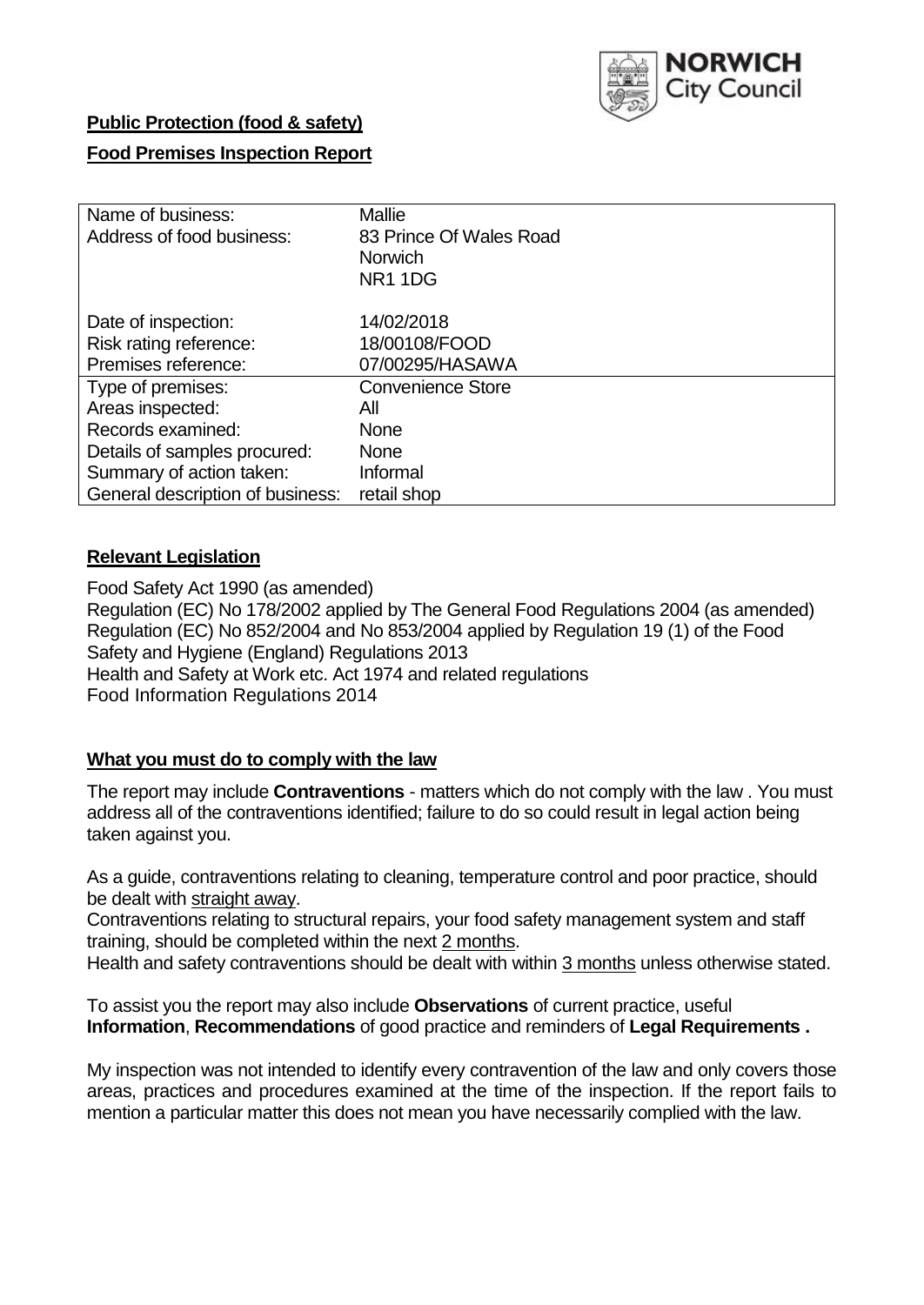# **FOOD SAFETY**

#### **How we calculate your Food Hygiene Rating:**

The food safety section has been divided into the three areas which you are scored against for the hygiene rating: 1. food hygiene and safety procedures, 2. structural requirements and 3. confidence in management/control procedures. Each section begins with a summary of what was observed and the score you have been given. Details of how these scores combine to produce your overall food hygiene rating are shown in the table.

| <b>Compliance Area</b>                     |          |    |           | <b>You Score</b> |               |    |           |    |                |  |  |
|--------------------------------------------|----------|----|-----------|------------------|---------------|----|-----------|----|----------------|--|--|
| Food Hygiene and Safety                    |          |    |           | $\overline{0}$   | 5             | 10 | 15        | 20 | 25             |  |  |
| <b>Structure and Cleaning</b>              |          |    |           | $\Omega$         | 5             | 10 | 15        | 20 | 25             |  |  |
| Confidence in management & control systems |          |    |           | $\Omega$         | 5             | 10 | 15        | 20 | 30             |  |  |
|                                            |          |    |           |                  |               |    |           |    |                |  |  |
| <b>Your Total score</b>                    | $0 - 15$ | 20 | $25 - 30$ |                  | $35 - 40$     |    | $45 - 50$ |    | > 50           |  |  |
| <b>Your Worst score</b>                    | 5.       | 10 | 10        |                  | 15            |    | 20        |    | $\blacksquare$ |  |  |
|                                            |          |    |           |                  |               |    |           |    |                |  |  |
| <b>Your Rating is</b>                      | 5        |    |           | 3                | $\mathcal{P}$ |    |           |    | $\Omega$       |  |  |

Your Food Hygiene Rating is 4 - a good standard **@ 3 3 4 6** 

# **1. Food Hygiene and Safety**

Food hygiene standards are high. You demonstrated a very good standard of compliance with legal requirements. You have safe food handling practices and procedures and all the necessary control measures to prevent cross-contamination are in place. Some minor contraventions require your attention. **(Score 5)**

**Observation** you are only selling low risk foods

# **2. Structure and Cleaning**

The structure facilities and standard of cleaning and maintenance are all of a good standard and only minor repairs and/or improvements are required. Pest control and waste disposal provisions are adequate. The minor contraventions require your attention. **(Score 5)**

#### Facilities and Structural provision

**Contravention** The clutter in the cellar makes it difficult to clean the cellar and difficult to check for pest activity

#### **3. Confidence in Management**